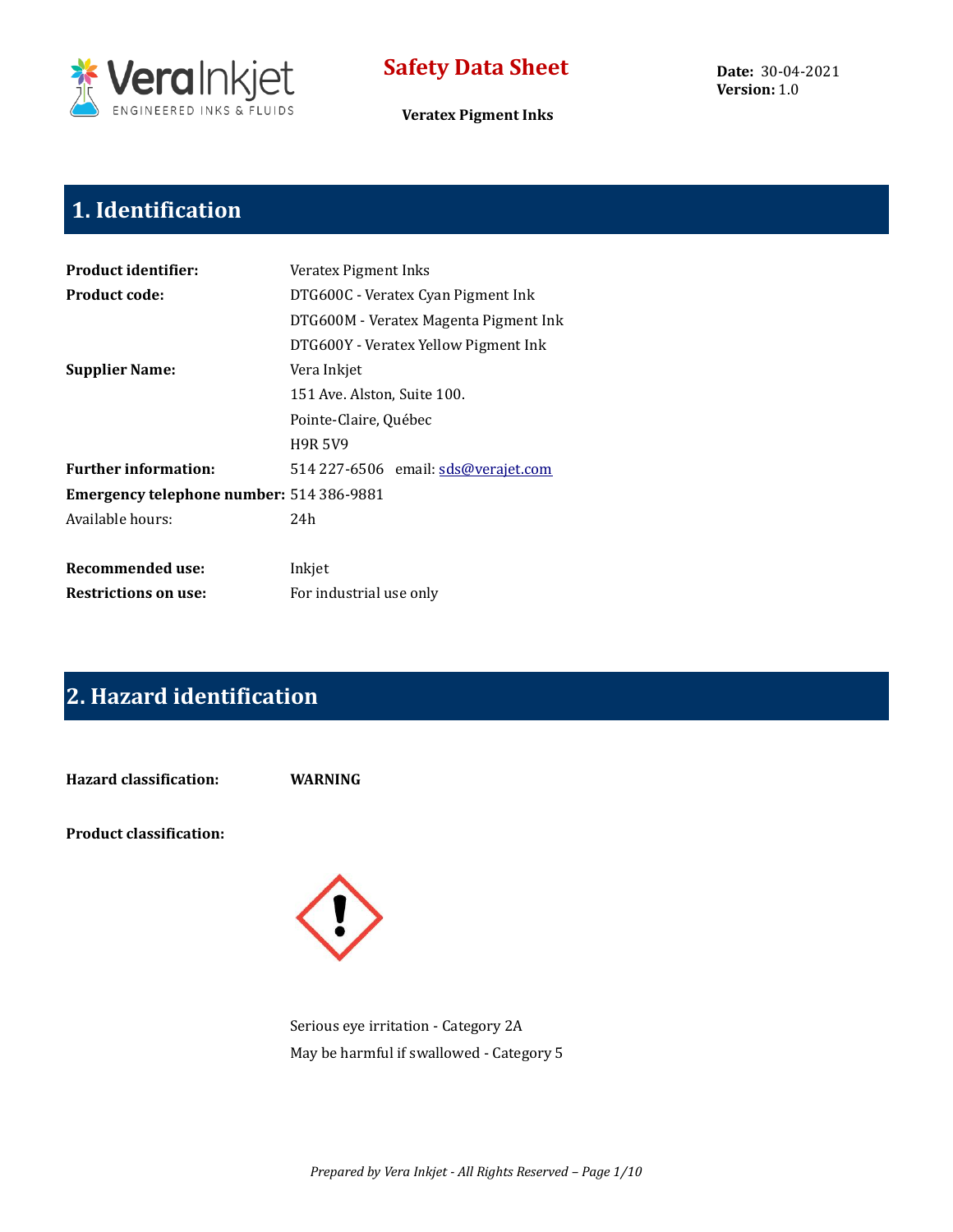

| Hazard statement(s): | H319 Causes serious eye irritation. |  |  |
|----------------------|-------------------------------------|--|--|
|                      | H303 May be harmful if swallowed.   |  |  |

#### **Precautionary statement(s):**

| <b>Prevention:</b> | P260 Do not breathe dust/fumes/gas/mist/vapours/spray.                           |
|--------------------|----------------------------------------------------------------------------------|
|                    | P264 Wash skin thoroughly after handling.                                        |
|                    | P280 Wear protective gloves/protective clothing/eye protection/face protection.  |
| <b>Response:</b>   | P305+351+338 IF IN EYES: Rinse cautiously with water for several minutes.        |
|                    | Remove contact lenses if present and easy to do - continue rinsing.              |
|                    | P337+313 If eye irritation persists get medical attention/advice                 |
|                    | P301+312+330 IF SWALLOWED: Call a POISON CENTER/doctor if you feel unwell. Rinse |
|                    | mouth.                                                                           |
| Disposal:          | P501 Dispose of contents/container in accordance with                            |
|                    | local/regional/national/international regulations.                               |
| Storage:           | P404 Store in a closed container.                                                |
| Other hazards:     | Not applicable.                                                                  |

See toxicological information, section 11

## **3. Composition / Information on Ingredients**

| No  | CAS No           | CAS Name                                         | % (W/W) |
|-----|------------------|--------------------------------------------------|---------|
|     | $19014 - 85 - 1$ | 2,4,7,9-Tetramethyl 5 decyne 4,7-diol ethoxylate | 0.2     |
| ר ו | 2634-33-5        | 1,2-Benzisothiazol-3(2H)-one                     | 0.06    |

# **4. First Aid Measures**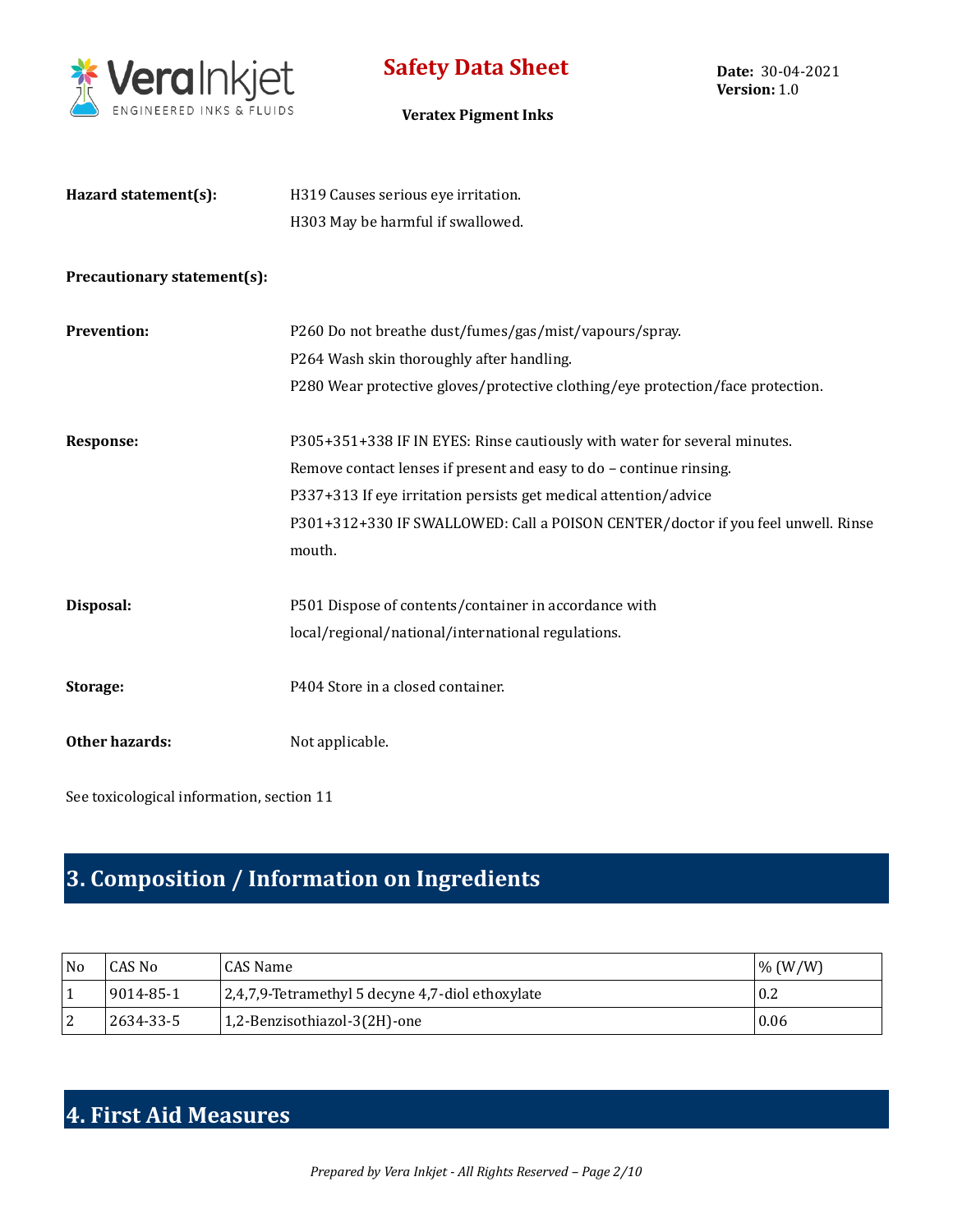

**If swallowed, or irritation occurs, or any type of overexposure or symptoms of overexposure occur during use of the product, or persists after use, immediately contact a POISON CENTER, an EMERGENCY ROOM or a PHYSICIAN; ensure that the product safety data sheet is available.**

**Eye contact:** Check for and remove any contact lenses. Immediately flush eyes with plenty of water for at least 15 minutes, occasionally lifting the upper and lower eyelids. Get medical attention immediately.

**Skin contact:** In case of contact, immediately flush skin with plenty of water for at least 15 minutes while removing contaminated clothing and shoes. Wash clothing before reuse. Clean shoes thoroughly before reuse. Get medical attention immediately.

**Inhalation:** Move exposed person to fresh air. If not breathing, if breathing is irregular or if respiratory arrest occurs, provide artificial respiration or oxygen by trained personnel. Loosen tight clothing such as a collar, tie, belt or waistband. Get medical attention immediately.

**Ingestion:** Wash out mouth with water. Do not induce vomiting unless directed to do so by medical personnel. Never give anything by mouth to an unconscious person. Get medical attention immediately.

**Symptoms:** Red eyes, itching and tearing. **Effects (acute or delayed):** May cause irritation of the eyes.

**Immediate Medical Attention and Special Treatment:** Treat symptomatically. Contact poison treatment specialist immediately if large quantities have been ingested or inhaled.

## **5. Fire-Fighting Measures**

**Suitable extinguishing media:** Use dry chemical, CO2, water spray (fog) or foam.

**Unsuitable extinguishing media:** Promptly isolate the scene by removing all persons from the vicinity of the incident if there is a fire. No action shall be taken involving any personal risk or without suitable training. Move containers from fire area if this can be done without risk. Use water spray to keep fire-exposed containers cool.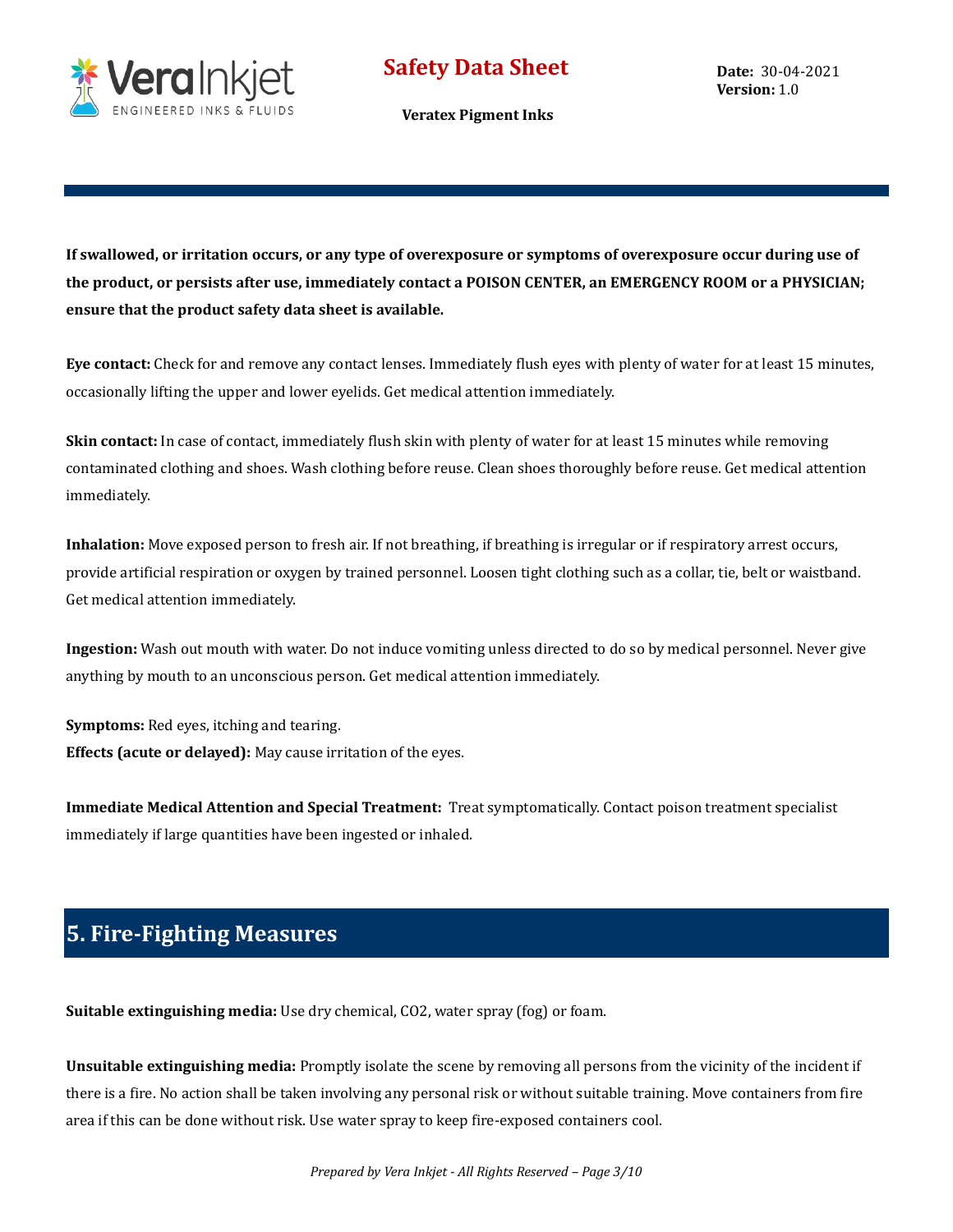

**Veratex Pigment Inks**

**Date:** 30-04-2021 **Version:** 1.0

**Specific hazards arising from the hazardous product:** Decomposition products may include the following materials: carbon dioxide, carbon monoxide, nitrogen oxides.

**Special protective equipment and precautions for fire-fighters:** Fire-fighters should wear appropriate protective equipment and self-contained breathing apparatus (SCBA) with a full face-piece operated in positive pressure mode.

## **6. Accidental Release Measures**

**Personal precautions and protective equipment:** No action shall be taken involving any personal risk or without suitable training. Evacuate surrounding areas. Keep unnecessary and unprotected personnel from entering. Do not touch or walk through spilled material. Shut off all ignition sources. No flares, smoking or flames in hazard area. Avoid breathing vapor or mist. Provide adequate ventilation. Wear appropriate respirator when ventilation is inadequate. Put on appropriate personal protective equipment (see Section 8).

**Emergency procedures:** Avoid dispersal of spilled material and runoff and contact with soil, waterways, drains and sewers. Inform the relevant authorities if the product has caused environmental pollution (sewers, waterways, soil or air).

**Methods and materials for containment and cleaning up:** Stop leak if without risk. Move containers from spill area. Dilute with water and mop up if water-soluble. Alternatively, or if water-insoluble, absorb with an inert dry material and place in an appropriate waste disposal container. Use spark-proof tools and explosion proof equipment. Dispose of via a licensed waste disposal contractor.

## **7. Handling and Storage**

**Precautions for safe handling:** Put on appropriate personal protective equipment (see Section 8). Eating, drinking and smoking should be prohibited in areas where this material is handled, stored and processed. Workers should wash hands and face before eating, drinking and smoking. Remove contaminated clothing and protective equipment before entering eating areas. Avoid exposure - obtain special instructions before use. Avoid contact with eyes, skin and clothing. Do not ingest. Avoid breathing vapor or mist. Use only with adequate ventilation. Wear appropriate respirator when ventilation is inadequate. Do not enter storage areas and confined spaces unless adequately ventilated. Keep in the original container or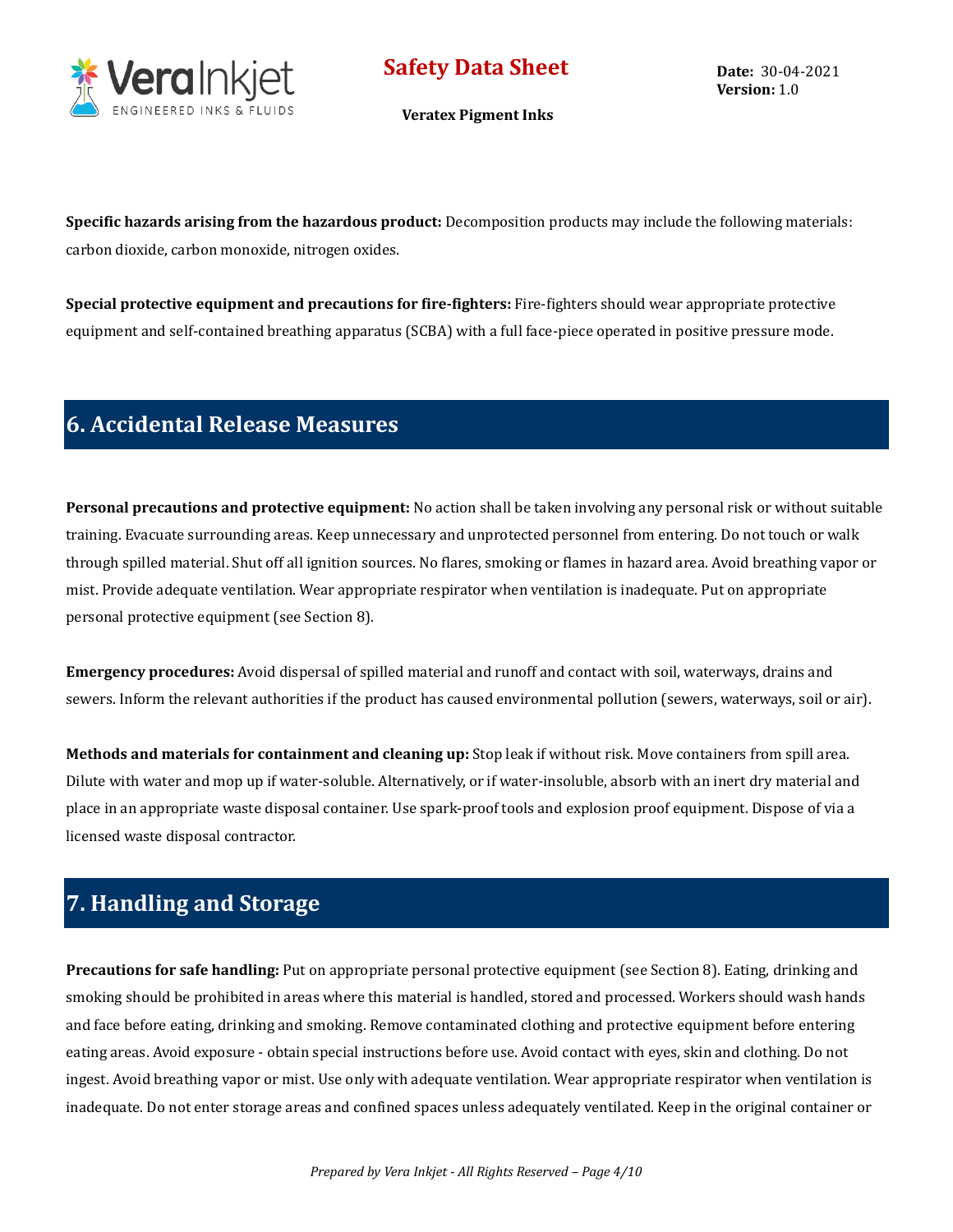

**Date:** 30-04-2021 **Version:** 1.0

**Veratex Pigment Inks**

an approved alternative made from a compatible material, kept tightly closed when not in use. Empty containers retain product residue and can be hazardous. Do not reuse container.

**Conditions for safe storage:** Store in accordance with local regulations. Store in a segregated and approved area. Store in original container protected from direct sunlight in a dry, cool and well-ventilated area, away from incompatible materials (see section 10) and food and drink. Keep container tightly closed and sealed until ready for use. Containers that have been opened must be carefully resealed and kept upright to prevent leakage. Do not store in unlabeled containers. Use appropriate containment to avoid environmental contamination.

## **8. Exposure Controls / Personal Protection**

| N <sub>0</sub> | CAS No    | CAS Name                                            | IDHL $mg/m3$  | TWA mg/m3     | $\vert$ STEL mg/m3 | $\mathsf{CEIL}$ mg/m3 |
|----------------|-----------|-----------------------------------------------------|---------------|---------------|--------------------|-----------------------|
|                | 9014-85-1 | 2,4,7,9-Tetramethyl 5 decyne<br>4,7-diol ethoxylate | Not available | Not available | Not available      | Not available         |
|                | 2634-33-5 | 1,2-Benzisothiazol-3(2H)-one                        | Not available | Not available | Not available      | Not available         |

IDHL: Immediately Dangerous to Life or Health Concentrations

TWA: Time Weighted Average

STEL: Short -Term Exposure Limit

CEIL: Ceiling Limit

**Appropriate engineering controls:** Use only with adequate ventilation. Use process enclosures, local exhaust ventilation or other engineering controls to keep worker exposure to airborne contaminants below any recommended or statutory limits. The engineering controls also need to keep gas, vapor, or dust concentrations below any lower explosive limits. Use explosion-proof ventilation equipment.

**Individual protection measures:** Wash hands, forearms, and face thoroughly after handling chemical products, before eating, smoking and using the lavatory and at the end of the working period. Appropriate techniques should be used to remove potentially contaminated clothing. Wash contaminated clothing before reusing. Ensure that eyewash stations and safety showers are close to the workstation location.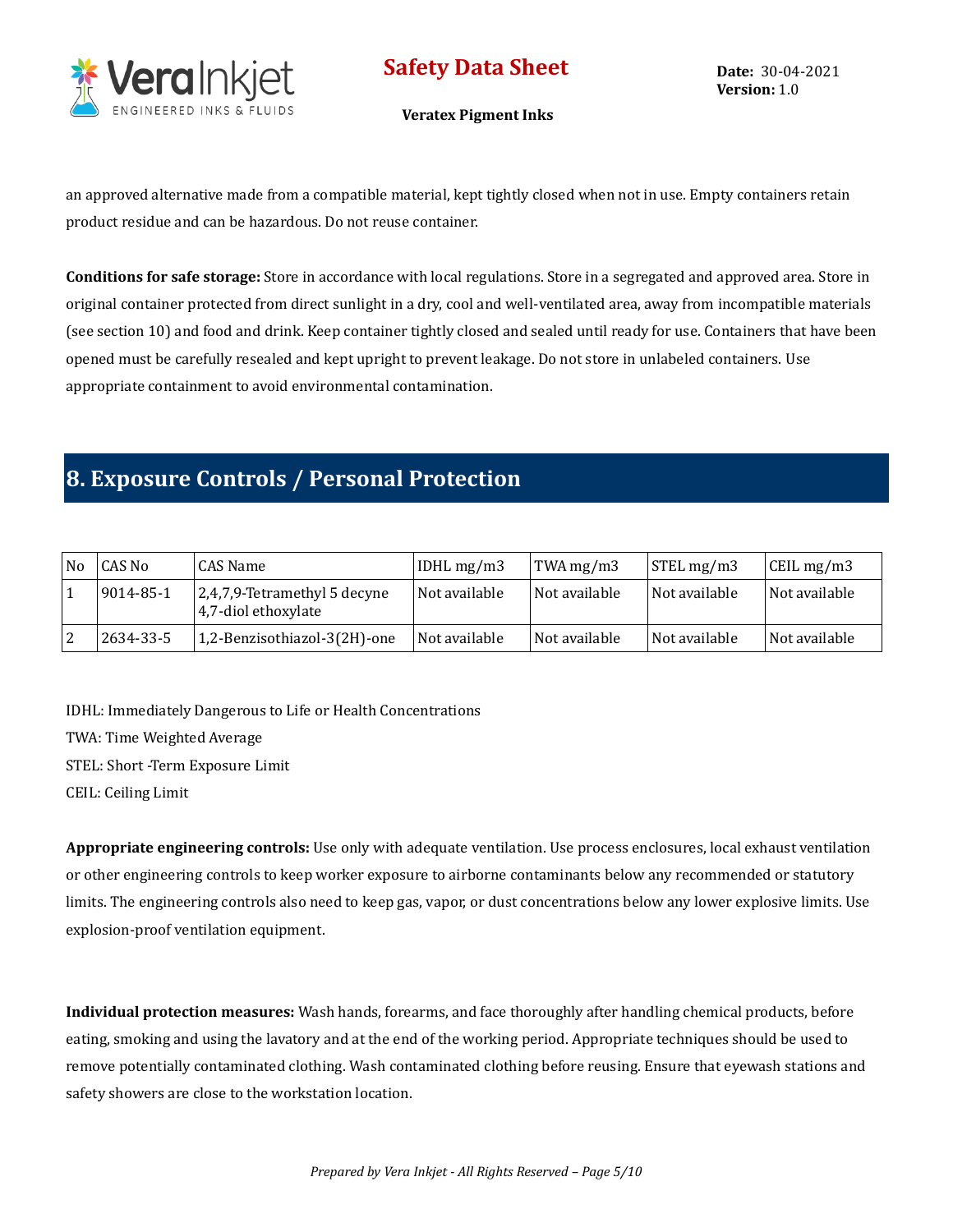

**Date:** 30-04-2021 **Version:** 1.0

**Veratex Pigment Inks**

**Eyes:** DO NOT WEAR CONTACT LENSES Wear anti-splash safety goggles.

**Hands:** Chemical-resistant, impervious gloves complying with an approved standard should be worn at all times when handling chemical products if a risk assessment indicates this is necessary. Considering the parameters specified by the glove manufacturer, check during use that the gloves are still retaining their protective properties.

**Respiratory:** If workers are exposed to concentrations above the exposure limit, they must use appropriate, certified respirators. Use a properly fitted, air-purifying or air-fed respirator complying with an approved standard if a risk assessment indicates this is necessary. Respirator selection must be based on known or anticipated exposure levels, the hazards of the product and the safe working limits of the selected respirator.

**Others:** Not available.

## **9. Physical and Chemical Properties**

**Physical state:** Liquid **Colour:** Cyan/Magenta/Yellow **Odour:** Not specific **Odour threshold:** Not available **pH:** 8.3 **–** 8.9 **Melting/Freezing point:** 0°C (32°F) **Initial boiling point/boiling range:** 100°C (212°F) **Flash point:** Not applicable **Lower flammable/explosive limit:** Not applicable **Upper flammable/explosive limit:** Not applicable **Auto-ignition temperature:** Not applicable **Evaporation rate:** 0,04 (ether=1) **Vapour pressure:** 16.1 mm Hg at 20 °C **Vapour density: >** 1 (Air=1) **Relative density:** 1,12 Kg/L **Solubility in water:** Soluble **Partition coefficient - n-octanol/water:** Not applicable **Decomposition temperature:** Not available

*Prepared by Vera Inkjet - All Rights Reserved – Page 6/10*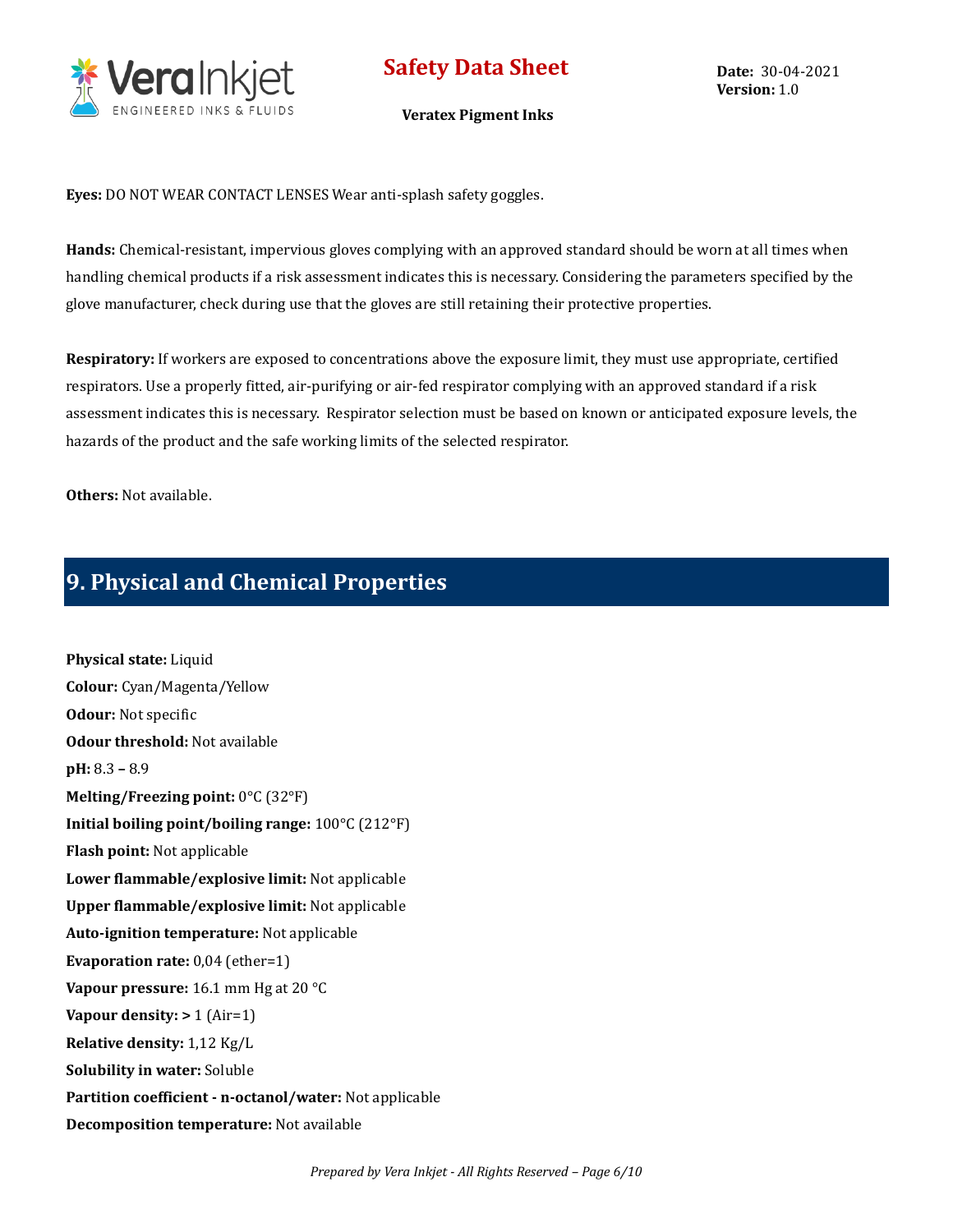

**Kinematic viscosity:** 10 – 12 mPas

## **10. Stability and Reactivity**

**Reactivity:** Stable under recommended conditions of storage and handling.

**Chemical stability:** The product is chemically stable under normal conditions of use.

**Possibility of hazardous reactions:** No dangerous or polymerization reactions will not occur under normal conditions of use.

**Conditions to avoid:** Not applicable.

**Incompatible materials:** Finely divided metals (Ba, Be, Na, P, Al, Mg etc). Strong oxidizing agents. Strong acids and bases.

**Hazardous decomposition products:** Carbon monoxide and dioxide. Nitrogen oxides.

### **11. Toxicological Information**

| No.            | CAS No    | CAS Name                                                  | $(1)$ LD<br>oral | $(2)$ LD<br>Skin        | $(3)$ LD<br>Skin        | $(4)$ LC<br>gases       | $(5)$ LC<br>vapours     | $(6)$ LC<br>dusts-mists |
|----------------|-----------|-----------------------------------------------------------|------------------|-------------------------|-------------------------|-------------------------|-------------------------|-------------------------|
| 1              | 9014-85-1 | $2,4,7,9$ -Tetramethyl 5<br>decyne 4,7-diol<br>ethoxylate | >6.300           | <b>Not</b><br>Available | >2.000                  | <b>Not</b><br>Available | <b>Not</b><br>Available | > 5.00                  |
| $\overline{2}$ | 2634-33-5 | 1,2-Benzisothiazol-<br>$3(2H)$ -one                       | 1.020            | <b>Not</b><br>Available | <b>Not</b><br>Available | <b>Not</b><br>Available | <b>Not</b><br>Available | <b>Not</b><br>Available |

(1) LD 50 oral rat mg/kg

(2) LD 50 skin rat mg/kg

(3) LD 50 skin rabbit mg/kg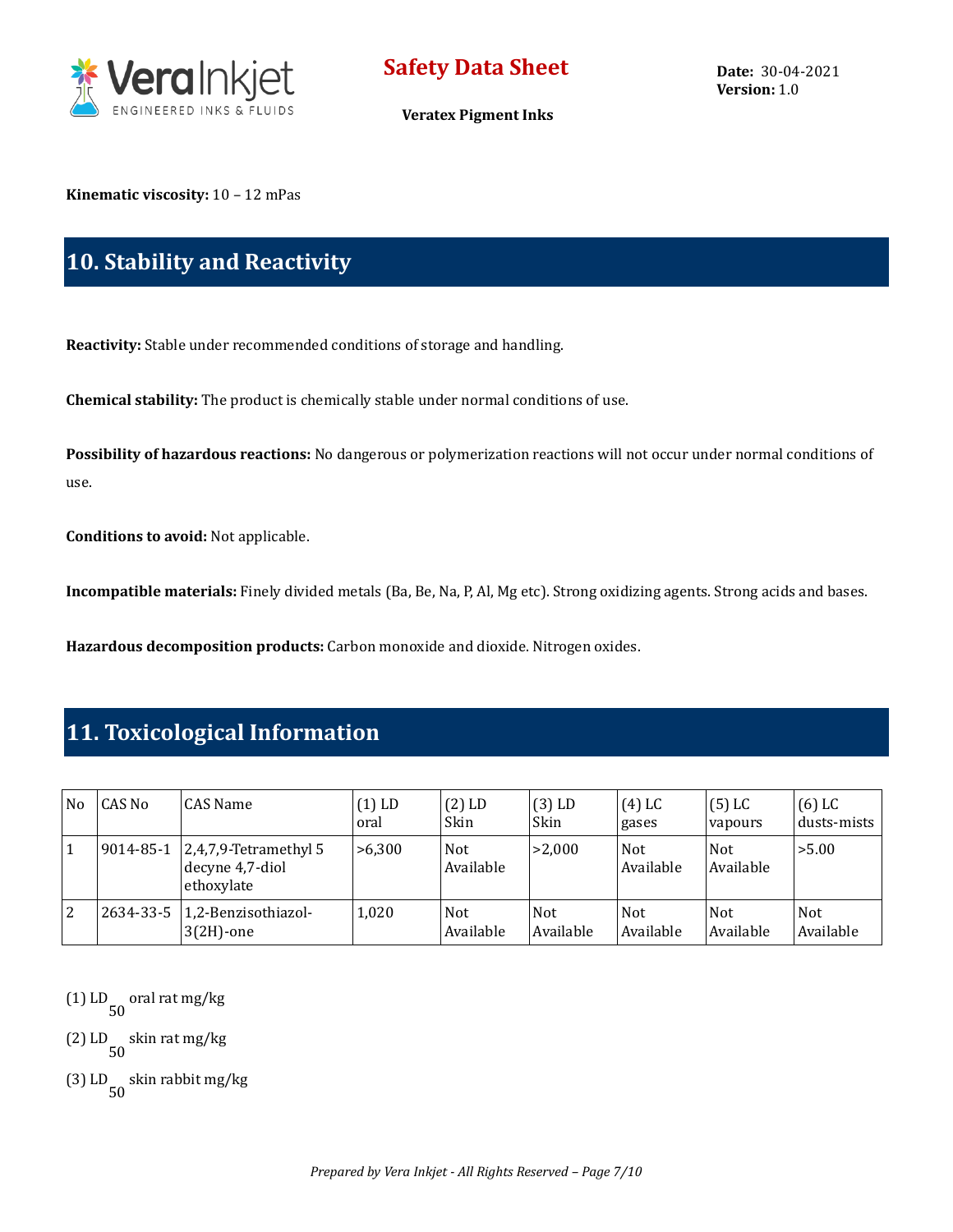

- (4) LD 50 inhalation rat ppmV 4h gases
- (5) LD 50 inhalation rat mg/l 4h vapours
- (6) LD 50 inhalation rat mg/l 4h dusts-mist

**Routes of exposure:** This product is absorbed by the digestive tract.

**Symptoms:** Red eyes, itching and tearing.

**Delayed and immediate effects:** May cause irritation of eyes.

| N <sub>0</sub> | CAS No    | CAS Name                                            | IARC.         | ACGIH                                             | Mutagenicity  | Effect on<br>reproduction |
|----------------|-----------|-----------------------------------------------------|---------------|---------------------------------------------------|---------------|---------------------------|
|                | 9014-85-1 | 2,4,7,9-Tetramethyl 5 decyne<br>4,7-diol ethoxylate | Not available | Not available                                     | Not available | Not available             |
|                | 2634-33-5 | 1,2-Benzisothiazol-3(2H)-one                        |               | No effect shown   No effect shown   Not available |               | Not available             |

#### **Cancer classification under IARC (International Agency for Research on Cancer)**

Group 1: carcinogenic to humans Group 2A: probably carcinogenic to humans Group 2B: possibly carcinogenic to humans Group 3: not classifiable as to its carcinogenicity to humans Group 4: probably not carcinogenic to humans

#### **Cancer classification under ACGIH: American Conference of Governmental Industrial Hygienists**

- Group A1: confirmed human carcinogen
- Group A2: suspected human carcinogen
- Group A3: confirmed animal carcinogen with unknown relevance to humans
- Group A4: not classifiable as a human carcinogen
- Group A5: not suspected as a human carcinogen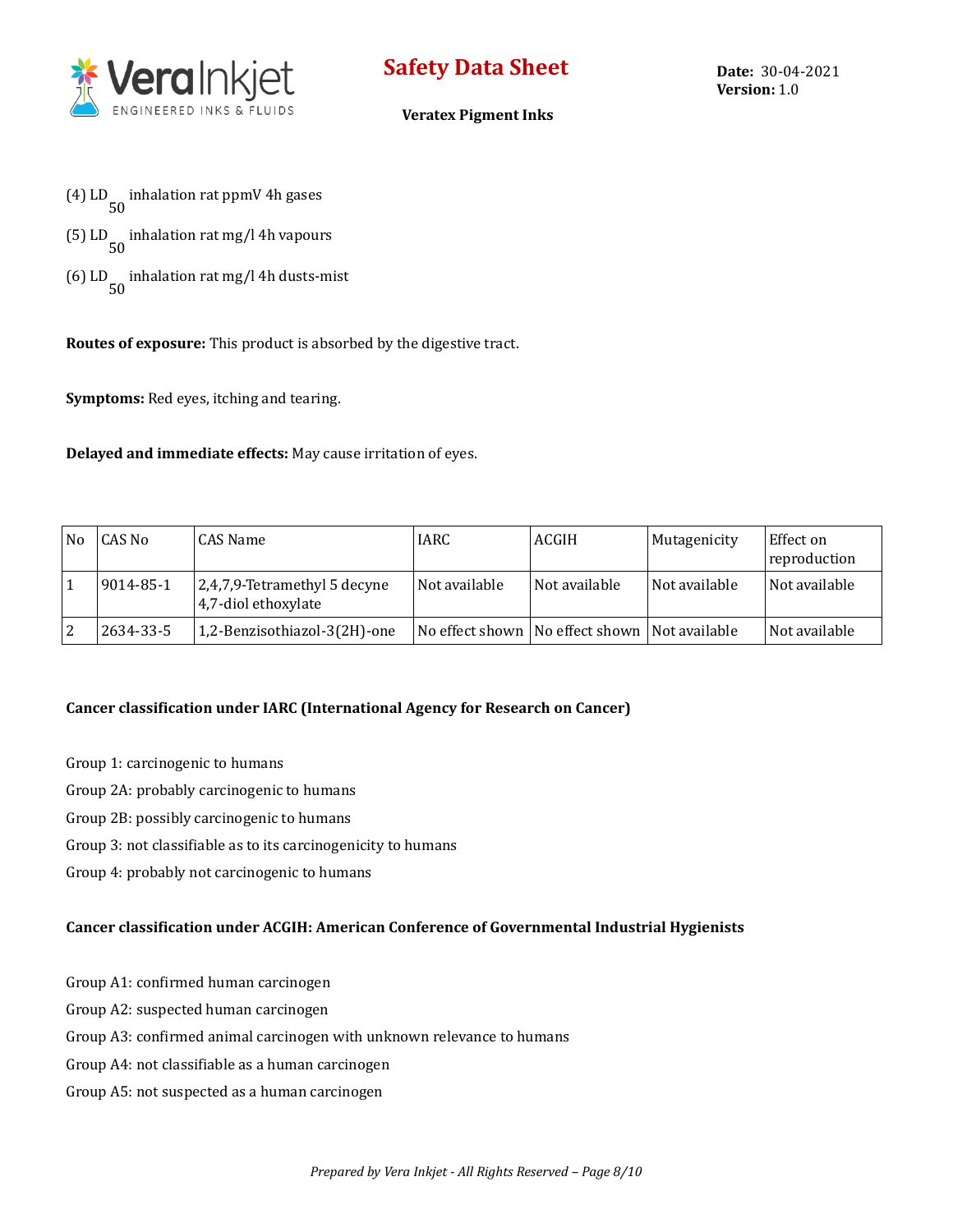

**Veratex Pigment Inks**

## **12. Ecological Information**

| No CAS No | CAS Name                                                                         | $\%$ | Persistent                    | Bio-<br>Accumulation | Aquatic<br>Ecotoxicity |
|-----------|----------------------------------------------------------------------------------|------|-------------------------------|----------------------|------------------------|
| 9014-85-1 | $\vert 2,4,7,9$ -Tetramethyl 5 decyne 4,7-diol $\vert 0.2 \rangle$<br>ethoxylate |      | N <sub>0</sub>                | Not Available        | Not Available          |
| 2634-33-5 | 1,2-Benzisothiazol-3(2H)-one                                                     | 0.06 | Not Available   Not Available |                      | Not Available          |

| No             | CAS No    | CAS Name                                             | $\%$          | Ecotoxicity for<br>aquatic organisms-<br>Short term   | Ecotoxicity for<br>aquatic organisms-<br>Long term | Environmental<br>effects |
|----------------|-----------|------------------------------------------------------|---------------|-------------------------------------------------------|----------------------------------------------------|--------------------------|
| $\mathbf{1}$   | 9014-85-1 | 2,4,7,9-Tetramethyl 5 decyne 4,7-<br>diol ethoxylate | $0.2^{\circ}$ | Not Available                                         | Not Available                                      | Not Available            |
| $\overline{2}$ |           | 2634-33-5   1,2-Benzisothiazol-3(2H)-one             | 0.06          | EC50 - Daphnia -<br>$4.4 \text{ mg}/l - 48 \text{ h}$ | Not Available                                      | Not Available            |

## **13. Disposal Considerations**

**Methods of disposal:** The generation of waste should be avoided or minimized wherever possible. Dispose of surplus and non-recyclable products via a licensed waste disposal contractor. Disposal of this product, solutions and any by-products should at all times comply with the requirements of environmental protection and waste disposal legislation and any regional local authority requirements.

## **14. Transport Information**

|                            | <b>TDG</b>    | <b>DOT</b>    | <b>IMDG</b>   | <b>IATA</b>   |
|----------------------------|---------------|---------------|---------------|---------------|
| UN Number                  |               |               |               |               |
| Proper shipping name       | Not regulated | Not regulated | Not regulated | Not regulated |
| Transport hazard class(es) |               |               |               |               |
| Packing group              |               |               |               |               |

#### **Other information**